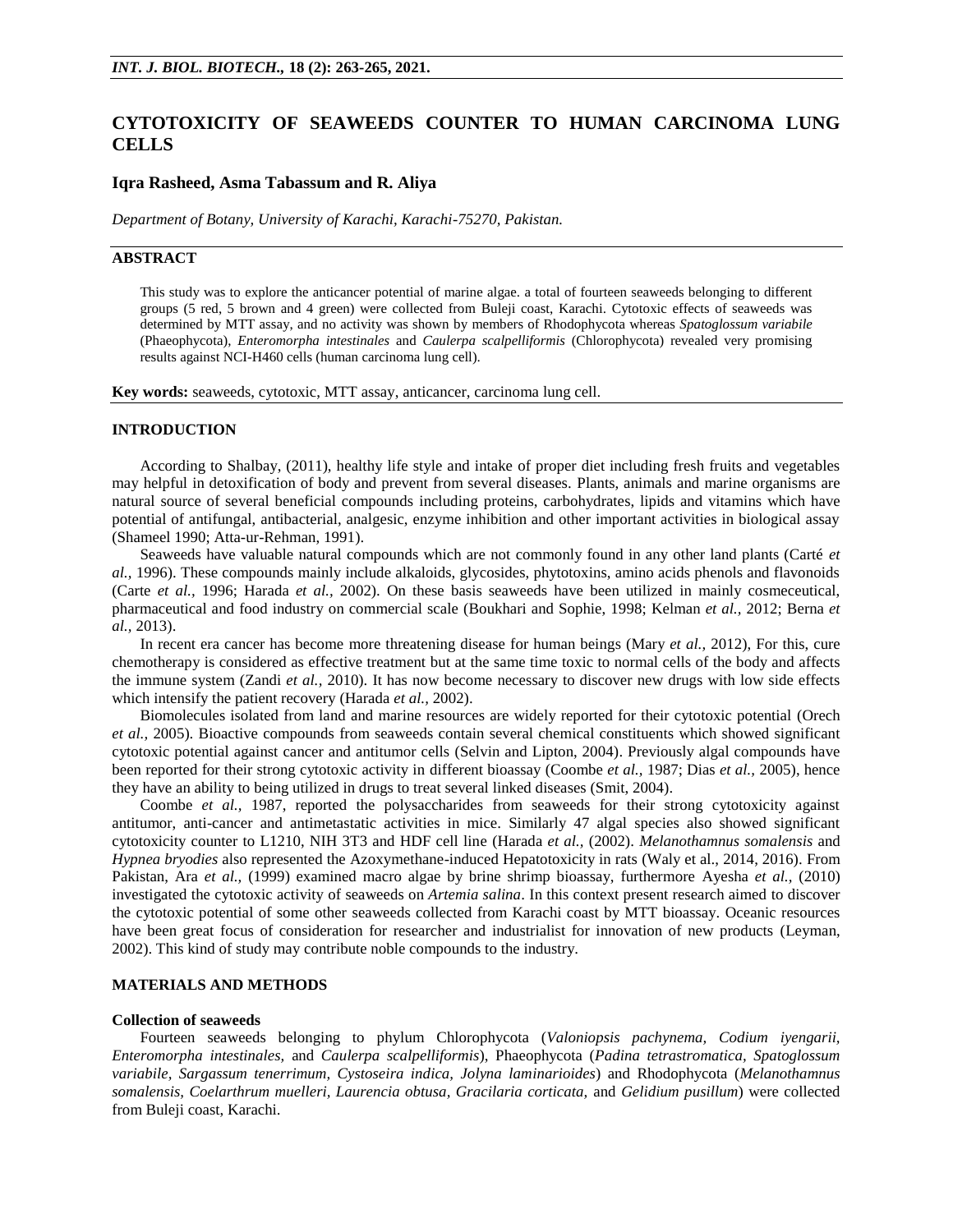After washing with tap water seaweeds were dried under shade and stored in polythene bags. Each dried seaweed (100 g) was extracted thrice with 70 % ethanol for a month and extract was concentrated on rotary vacuum evaporator (Buchi rotvapor R-200) to obtain thick slurry.

#### **Cytotoxic activity (MTT Bioassay)**

The cytotoxic activity was performed according to method described previously (Dariusz *et al*., 1993) with some alterations. NCI-H460 (Lab no. 316, NRL, HEJ, ICCBS, UoK) carcinoma lung cells were seeded in 96 well plate at a density 10,000 cell per well respectively and incubated in a humidified incubator at  $37^{\circ}$ C with  $5\%$  CO<sub>2</sub> for 24h.

After incubation seaweed extracts were serially diluted to the plates in incomplete medium and incubated for 48h. After incubation media was aspirated and 3-[4, 5-dimethylthiazol-2-Y1]-2, 5-diphenyltetrazolium bromide (MTT) dye was added at a concentration of 0.5mg/ml and further incubated for 4 h.

Finally the Formazan crystals formed by mitochondria dehydrogenase, were dissolved in 100µL DMSO per well after aspiration of media and absorbance was measured at 570nm

#### **RESULT AND DISCUSSION**

According to Atta-ur-Rehman (1991), Seaweeds enclosed several beneficial compounds in their thalli which are classified on the basis of their chemical nature and bioactivity. Almost 7000 natural compounds have been isolated from marine organisms and 25% of them are contributed from algal bases (Kijjoa and Swangwong 2004; Newman and Cragg 2007). Different biological assay have been designed to signify the potential of isolated natural chemicals, among them cytotoxicity test by MTT bioassay elucidate their role in medicinal application (Mary *et al.,* 2012).

Among the fourteen members of seaweeds only three species found active against human carcinoma lung cells (NCI-H460 cells) (Fig.1). These are *Enteromorpha intestinales* with  $IC_{50}$  value 188.600  $\pm$  0.039 µg/mL, *Spatoglossum variabile* with IC<sub>50</sub> value 187.182  $\pm$  2.517 µg/mL and *Caulerpa scalpelliformis* with IC<sub>50</sub> value 149.283 ± 3.326 µg/mL showed remarkable cytotoxicity. Though other seaweed represent non-significant activity in this bioassay, and this distinction might occur due to impact of environmental traits mainly temperature, light, wind velocity and nutrients which have ability to cause variations in physiological processes of an organism (Schmitt *et al.,* 1995). According to Asma *et al.,* (2008) periodically long term analysis of biological activity of seaweeds is required for their commercial innovation.

Now a days cancer has become a challenging disease and its treatment proceed further side effects to other organs of body. To lower the damaging effects, worldwide research is continue for cancer therapy from natural sources (Leyman, 2002). Ayyad *et al.* (2003) isolated six hydroazolen diterpenes from *Cystoseira myrica*, which showed active inhibition of NIH 3T3, SSVNIH 3T3, and KA3IT cells. Similarly, Coombe *et al.,* (1987) also described the cytotoxic activity of different seaweeds. From Pakistan, Ara *et al.,* (1999) described the promising results from brown seaweeds for their brine shrimp lethality bioassay. Furthermore cytotoxic activity of brown, red and green seaweeds from Karachi coast, were examined against *Artemia salina* specie, the significant lethality confirm the importance of phytochemical compounds (Ayesha *et al.,* 2010).



Fig.1. Cytotoxic activity of seaweeds against NCI-H460 cells.

Figure inside bar represent IC<sub>50</sub>; Incubation Period = 4 h; Temperature =  $37^{\circ}$ C.